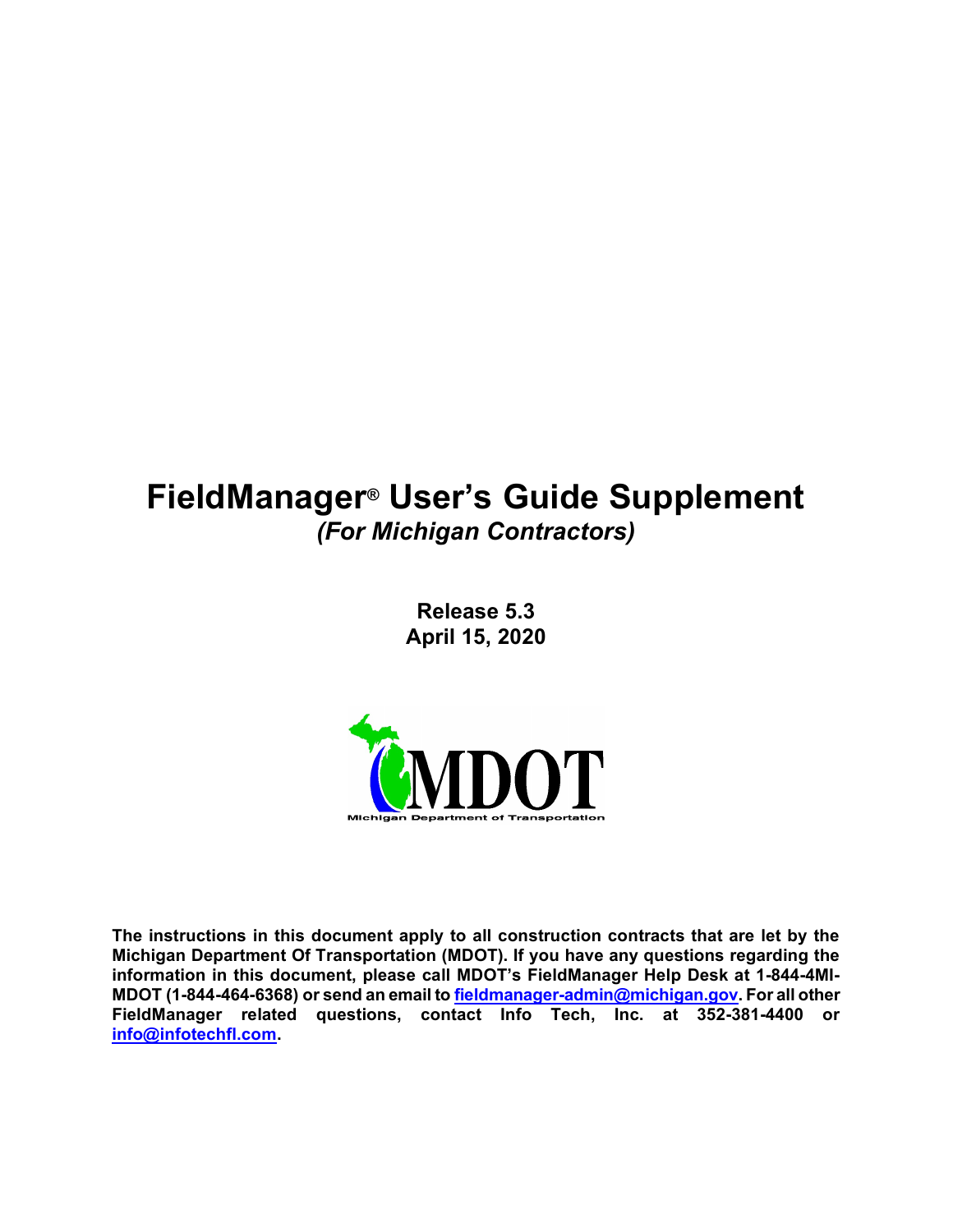#### FieldManager Overview:

FieldManager is a software suite used to manage road, bridge and airport construction projects. The software is used by Michigan Department of Transportation (MDOT) field offices, local government agencies, engineering consultant firms, and construction contractor firms throughout Michigan.

## Licensing Information:

Contractor firms may purchase a FieldManager license directly from Info Tech, Inc. Licensing options include a Read-Only or Contractor license. Each license includes a copy of the FieldManager software, new releases as they become available, and FieldManager software support. For prices and to order, go to www.infotechfl.com/products/fieldmanager or contact Info Tech, Inc. at 352-381-4400 or info@infotechfl.com.

Qualified Disadvantaged Business Enterprise (DBE) contractor firms (must be certified by MDOT as a DBE in the types of work which utilize FieldManager) may obtain a FieldManager license through MDOT's DBE FieldManager Volume Purchase Agreement. This agreement is funded by the Federal Highway Administration DBE Supportive Services funds. Licensing options include a Read-Only or Contractor license. Each license includes a copy of the FieldManager software, new releases as they become available, and FieldManager software support. For questions regarding DBE qualifications and to order, contact MDOT's Office of Business Development at 517-241-4806 or mdot-dbe@michigan.gov.

#### MDOT's Web Site:

The most recent version of the files listed below can be obtained from MDOT's Web site. This can be done by going to MDOT's home page at www.michigan.gov/mdot and selecting Doing **Business** from the navigation options on the left. On the next screen under **Resources**, select FieldManager. Files available include:

- Contact Information
- MDOT's Agency Configuration File
- FieldManager User's Guide Supplements
- FieldManager related Construction Advisories and Bureau of Highway Instructional **Memorandums**
- Software patches
- Other various FieldManager related correspondence